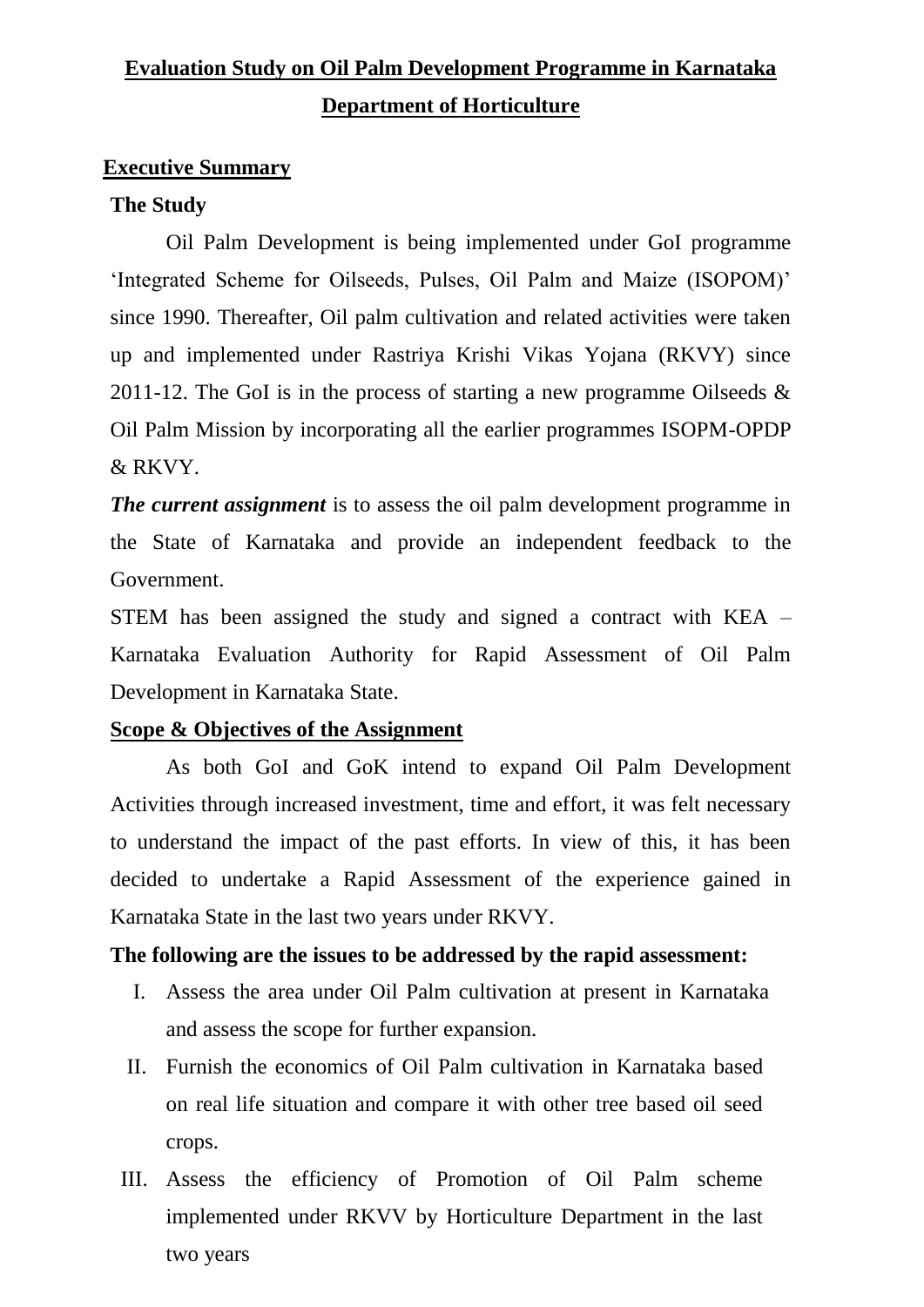IV. Identify the risks in promoting Oil Palm, identify the promotional needs of farmers and entrepreneurs and recommend better ways and means to popularise Oil Palm Cultivation in *the State o f Karnataka.*

## **Sample Size/Criteria for Selection of Sample**

A survey was carried out using a multi-stage sampling method, based on the selection of the sample on a combination of two or more sampling methods. The first stage was to represent by all the FIVE command areas and a lone Non-command area where the oil palm cultivation is being promoted in the State. The taluks under each Nodal Officer from each command area was selected in consultation with the Nodal Officers of Horticulture Department stationed at district Head Quarters covering a few districts in order to get a representative sample of oil palm farmers.

Secondly, the oil palm farmers were stratified on the basis of age of the oil palm, that is, up to 4 years, 5 to 8 years and above 8 years old oil palm gardens. The third stage of the multistage sampling method was a random sampling of the respondents available under the above stratification and also ensured that social group such as SC and ST was also represented in addition to OBC and General Categories to understand the target group for promoting oil palm cultivation.

Structured questionnaires were administered to 588 oil palm farmers from the selected 12 taluks covering all the five command areas and five private entrepreneurs operating in the State of Karnataka to elicit information on the palm oil production with the help of trained investigators under close supervision. The data collected were analyzed using simple statistical method.

The final sample consisted of 8 districts, 12 taluks and 588 participating farmers spread over 5 command areas, one non-command area covering all the five entrepreneurs in the State. The taluks were selected in consultation with the Nodal Officers of Horticulture Department. From each taluk at least 50 farmers were selected.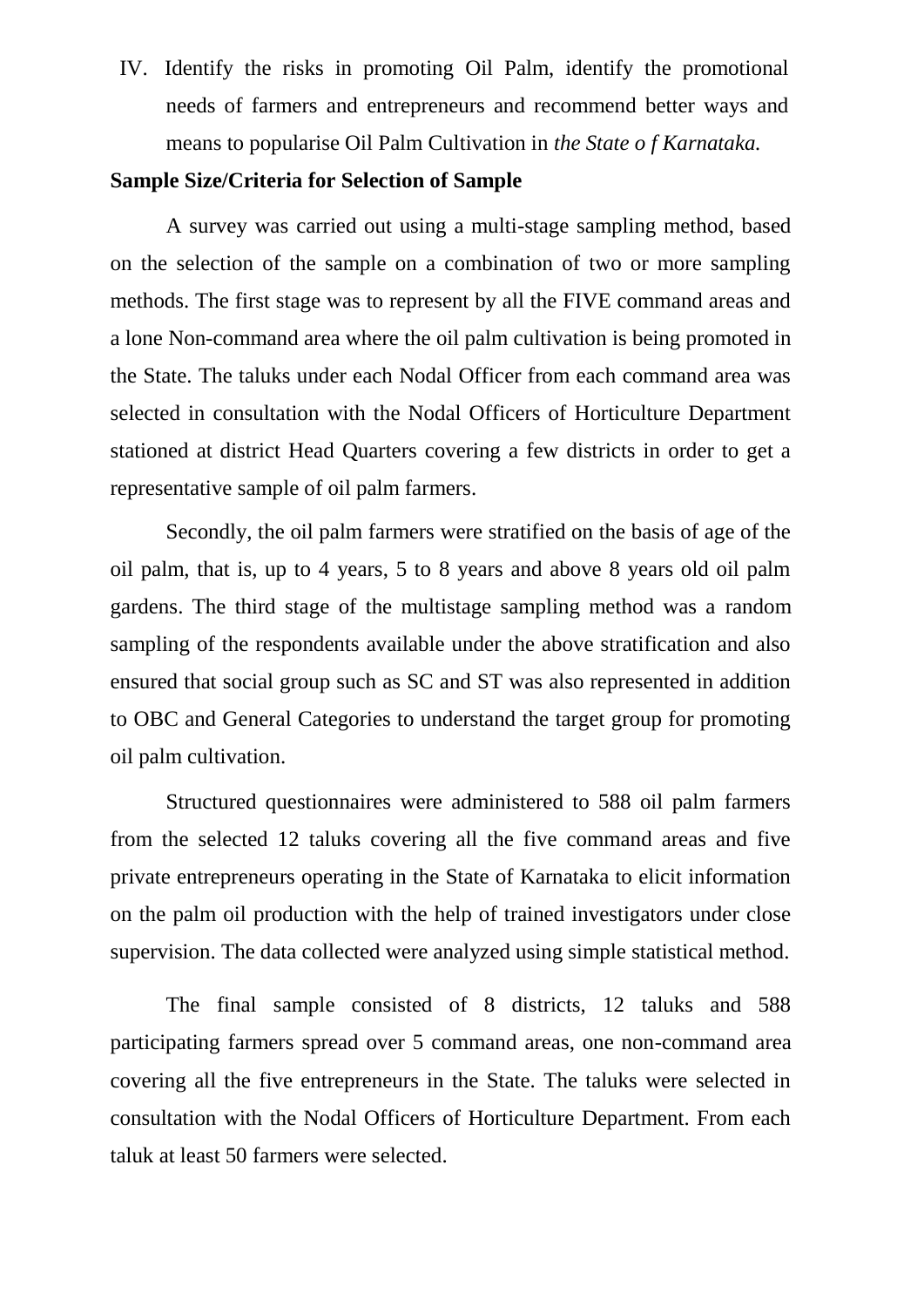#### **Research Methodology**

The study combined a review of secondary materials, interviews with key stakeholders, primary research through surveys and individual interviews and personal discussions. Both primary and secondary data were collected for this study. The primary data were collected from the selected oil palm growers using a structured questionnaire designed to obtain relevant information regarding oil palm production, issues and their needs and with the aid of semi-structured questionnaire to collect qualitative data from private entrepreneurs and officials of Horticulture Department.

## **Main Findings**

- 1. Oil Palm is a hassle free crop in terms of pests and diseases, labour requirements, marketing the produce, and provides regular monthly income from yielding stage.
- 2. The area under oil palm is shriniking in Karnataka.The potential area in the State of Karnataka for oil palm development is 2,60,000 hetares. Under various schemes implemented by Govt of Karnataka, about 36,000 ha were developped, which is only 14% of the potential area availble. At present, only 11,983 ha (about one-third of the developed area) under oil palm is exisitng in the State. About 67 percent fall can be observed from the area developed under oil palm. This means, about 24,000 ha area under oil palm has been converted to grow other crops.
- 3. Though certain food crops, commercial and plantation crops occupied important place in the cropping pattern in all the selected taluks, it was observed that oil palm cultivation and production in the State could considerably be enhanced by their intensive cultivation, offering quality based better price for FFBs, effective awareness campaign about the oil palm and its economics and extending technical guidance to manage oil palm gardens effectively.
- 4. Extension efforts like field demonstrations, group meetings etc. were conspicuously lacking.
- 5. Continuous drought conditions & improper and inadequate technical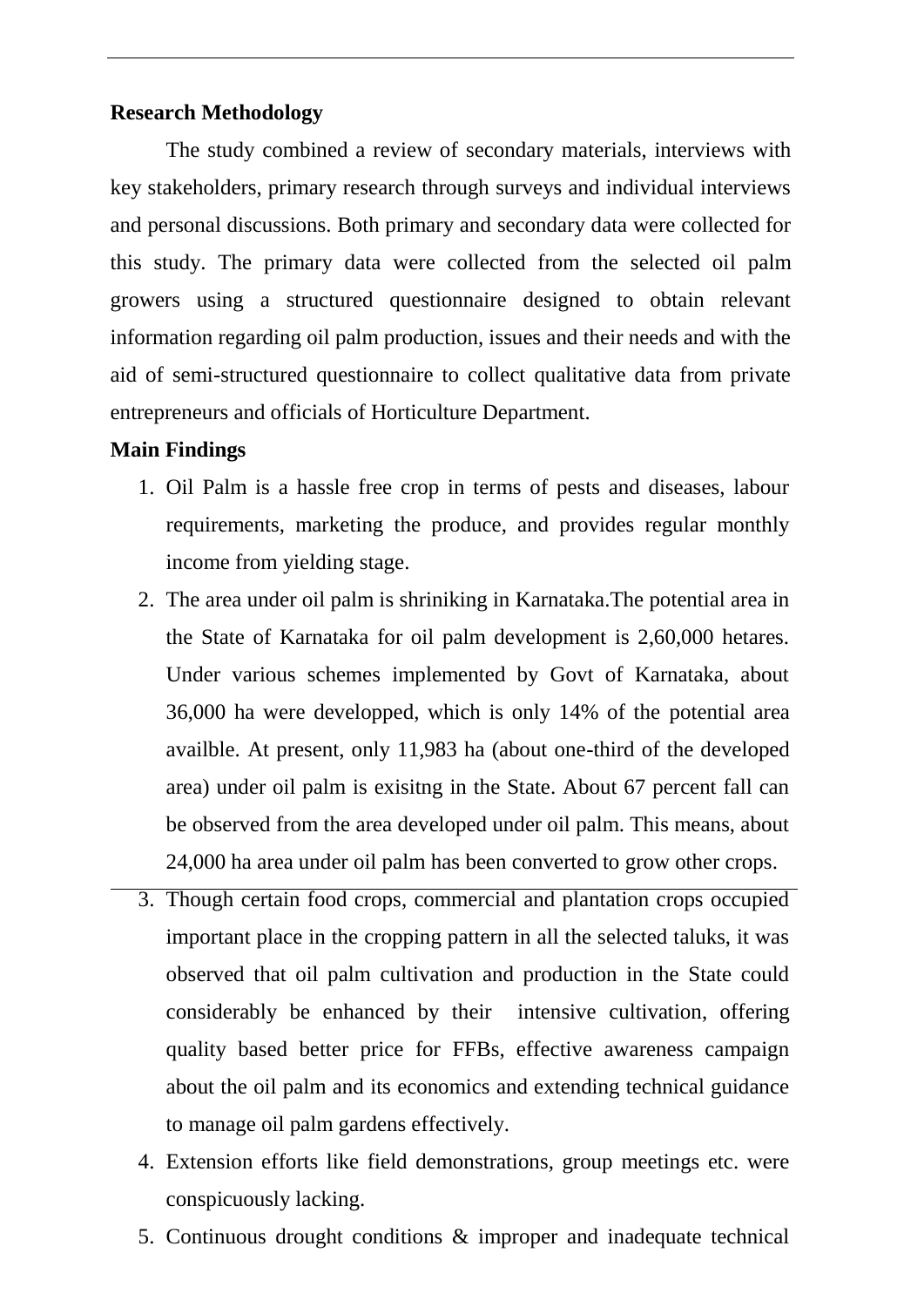guidance for new plantations forcing oil palm growers to take hasty decisions.

- 6. Oil palm is being cultivated mainly by medium and large farmers who have sufficient land holdings and other resources such as capital and water for irrigation.
- 7. Only about 10 percent of marginalized such as SC & ST community has taken up oil palm cultivation as their main source of income.
- 8. Extension efforts in general is lacking in the absence of field staff at the district and taluk level at the office of the Nodal Officers of Horticulture Department(Oil Palm Development) where they don't have any support in implementing the schemes, and wholly depending on the field staff recruited by the entrepreneurs.
- 9. There is an assured market for FFBs produced and the farmers need not look for market to sell their produce. Only glitch is the price offered and none of the oil palm grower is satisfied with the current price of Rs.7, 000/- for a ton of FFBs. Majority of them expect a minimum price of Rs.12, 000/- per ton of FFBs.
- 10.The yields are not up to the expectation though resource rich farmers are obtaining good FFB yield. There is not much difference in the FFB yield across the command area.
- 11.Factors causing constraints in obtaining optimum yields include improper intercropping practices, inadequate and untimely distribution and application of fertilizers and insufficient irrigation, lack of technical knowledge etc.
- 12.Irrigation has been found to be a critical factor for getting optimum yields and instability in production as oil palm is a water loving crop.
- 13.Competition: Sharp spurt in the prices of traditional crops like Arecanut, and sugarcane in Karnataka prompting oil palm farmers to convert their oil palm gardens.
- 14.Returns from Oil Palm are not being maximized through diversification. There is lack of utilization of bio products by processing industries.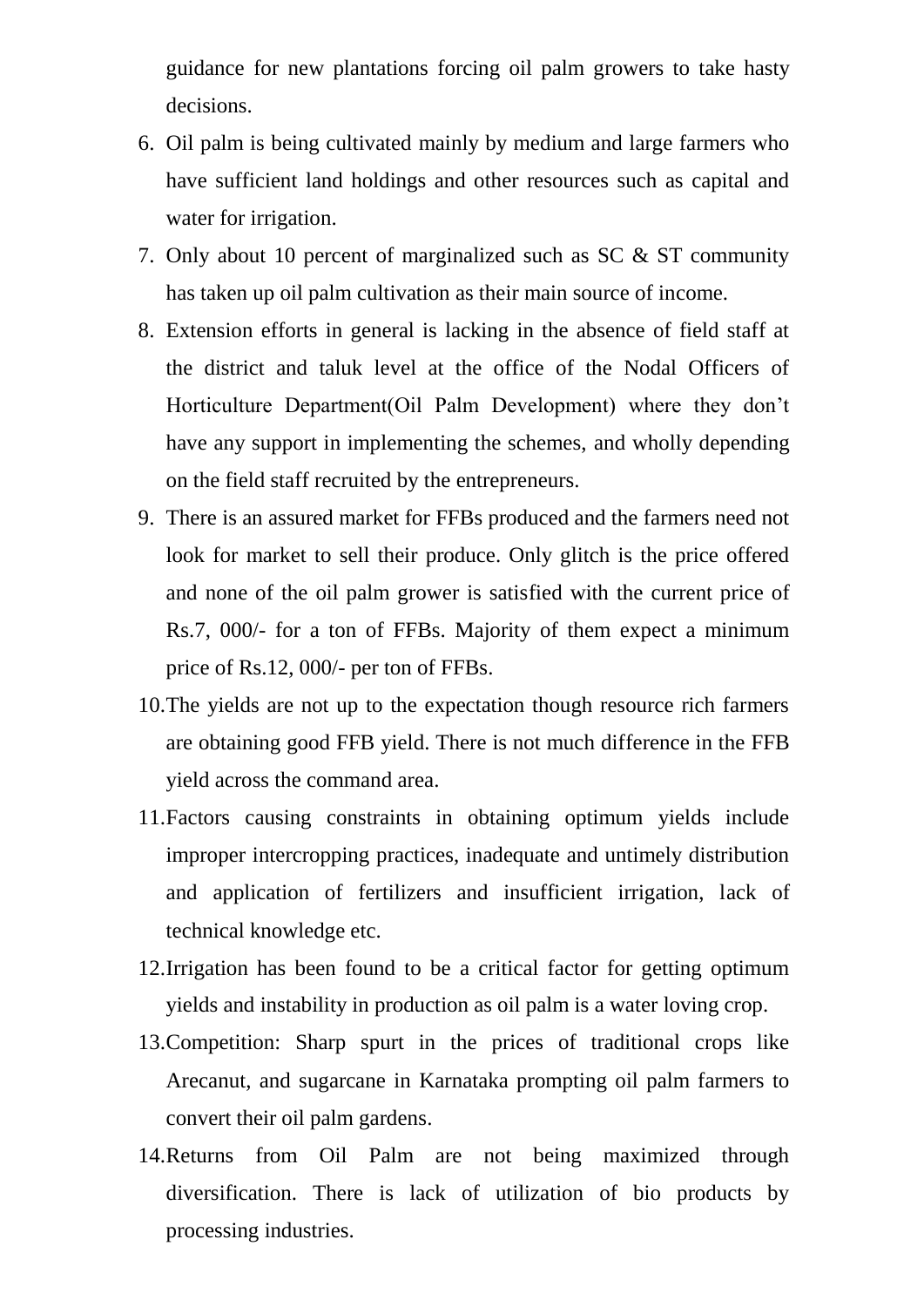15.Implementation of National Rural Employment Guarantee Scheme, though it is an useful scheme in providing employment, it has its impact on availability of agricultural labour, which has increased the cost of production of agricultural produces including FFBs of oil palm.

## **Reasons for Uprooting**

- 1. Recently, reports from oil palm growing areas of Karnataka said that growers were uprooting oil palm trees. This is because they are unhappy with the price they are being offered. For the current quarter, Karnataka Govt has fixed Rs. 7/- for a kg of fresh fruit bunch. The price is revised periodically 3 to 4 times a year.
- 2. The problem with growing oil palm is that it has a gestation period of 4-5 years. Further, it takes another 2-3 years before the production starts peaking.
- 3. Though the Government oil palm cultivation through various subsidies, farmers seem to be running out of patience after switching over to the oil palm crop.
- 4. Also, a sense of negligence in taking care of the crop during the initial stages and lack of technical guidance results in poor yield, causing some farmers uprooting their plants.
- 5. Economics of oil palm cultivation is much better than other tree based oil seed crops such as Neem and Pongamia in terms of investment, cost of operations, income and profit from an hectare of plantation (Pl see the annexure)

## **Major Constraints**

a) **Resource Poor Farmers:** According to the survey results, the proportion of resource poor farmers having marginal landholdings who have taken up oil palm cultivation is quite small. This is because; such farmers are usually not adequately equipped to bear the initial investments for taking up oil palm. On account of such a sizeable chunk of farmers being left out of the ambit of the scheme due to their being unable to afford even their own share of the costs after the subsidies, the development of oil palm cultivation remains largely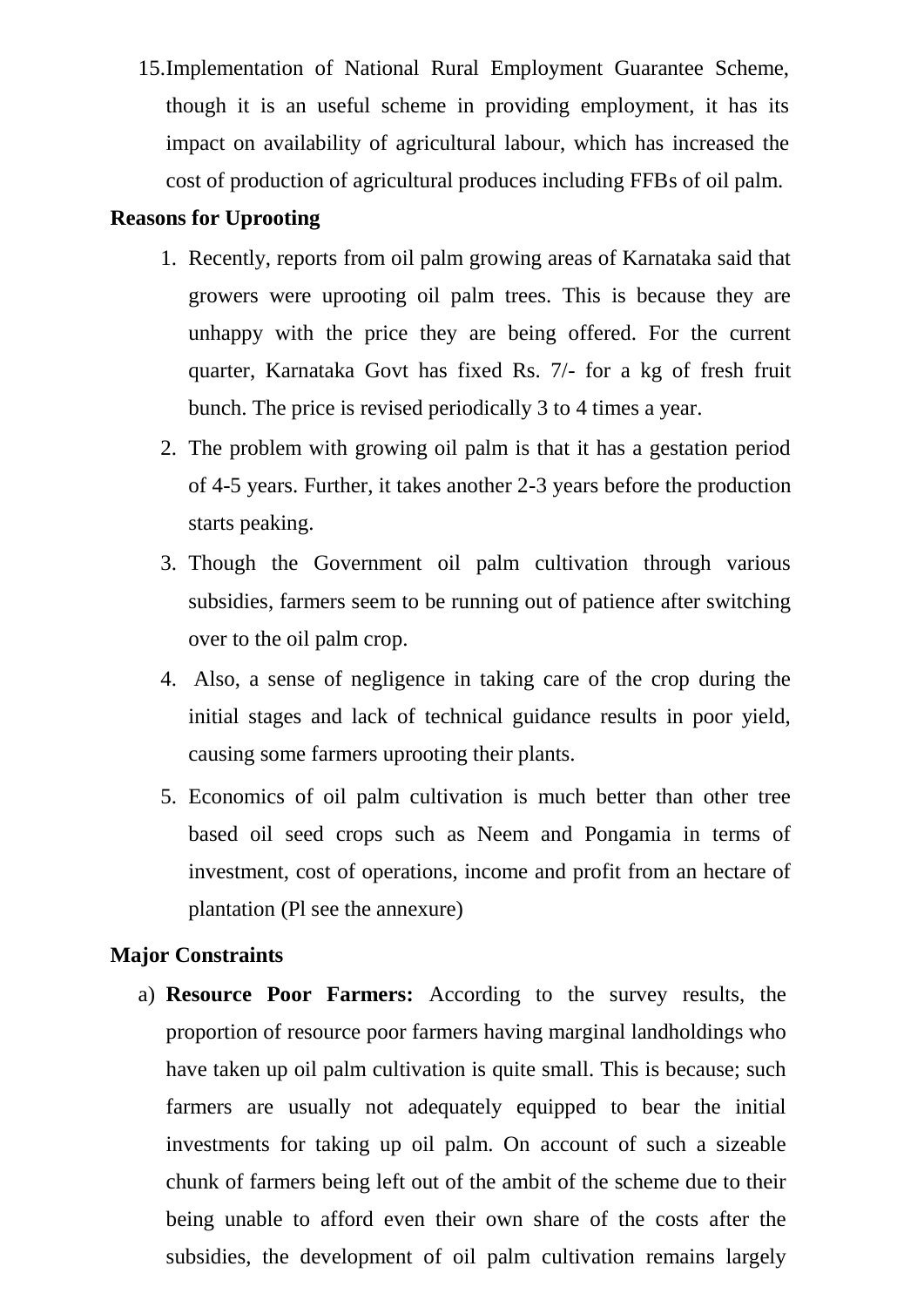limited to those few who have the resources such as large land holdings with multiple cropping to afford them.

- b) **Delay in the Release of Central & State share of Subsidy Funds :**  The mismatch of timings in the release of Central and the State shares has also been cited as one of the major constraints that results in delay in the disbursement of subsidies by the district level officials in Karnataka.
- c) **Lack of Qualified/Trained Field Staff:** The lack of qualified and adequately trained field staff has been cited as a major constraint by the official stakeholders and oil palm farmers in almost all the areas where the oil palm is being promoted.
- d) **Price Offered for FFB:** The major glitch is the price offered by Govt, Rs.7.00 per kg of FFB.
- e) **Sudden increase in the price of competitive crops:** There is a sharp increase in the pricess of crops such as arecanut, sugarcane etc., which made oil palm farmers to get agitated compared to the current price offered for FFB.
- f) **Increase in cost of Harvesting FFBs from tall trees** : There is a sharp demand for labourers due to MGNREGA scheme being implemented by GoI. In addition, difficulties are being faced by farmers in harvesting FFBs from old and tall trees in the absence of appropriate tools for harvesting also made the cost of labourers dearer as the FFBs has to be harvested in time.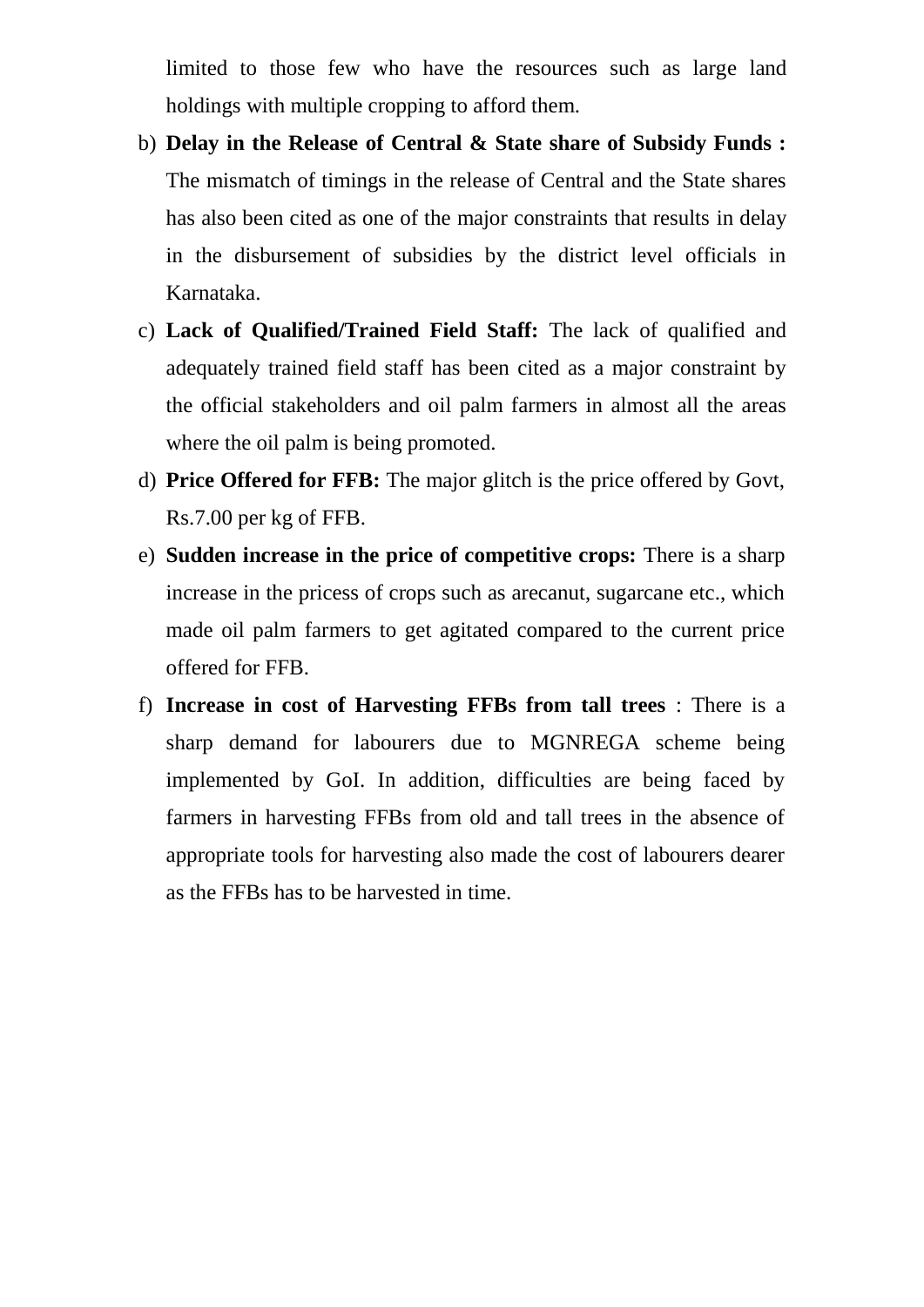## **Suggestions/ Recommendations**

#### **Short Term Recommendations**

The incentives through subsidies should be regulated and develop a system to ensure these incentives are reaching the right people at the right time.

Ensure adequate and timely supply of quality planting material , fertilisers and enhance subsidy limit for area expansion.

Decentralizing the planning process to local levels to undertake effective extension work through demonstrations, group meetings, supply of technical literature in local language, regular filed visit by the field staff to provide technical advice to reduce the risk and increasing the productivity.

The view of the farmers, officials from Department and Company is that growers should be given a fixed price for a term of at least five years. Another view is that the Government has to find a way to sustain the growers' interest through some additional payment.

Enhance the price of FFBs and ensure a minimum price of Rs. 12/- per ton of FFBs will help the existing oil palm farmers to continue and encourage others to take up oil palm cultivation.

Improved harvesting machinery: at present crop height is a serious problem for harvesting in adult plantations of more than 10 years old trees. Harvesting is done either by climbing the tree or through an aluminum pole attached to a sickle.

#### **Long Term Recommendations**

The most important suggestion is to avoid adhoc approach and framing of a long term strategy with full involvement of State Department of Horticulture. It is emphasized the need for strengthening the organizational set-up at the district level by recruiting full staff required for the filed work.

Oil palm requires constant irrigation at constant intervals through protective watering. Concerted efforts must be made to bring larger irrigated area under the Oil Palm Development Programme.

Evolving high-yielding dwarf varieties of oil palm is of utmost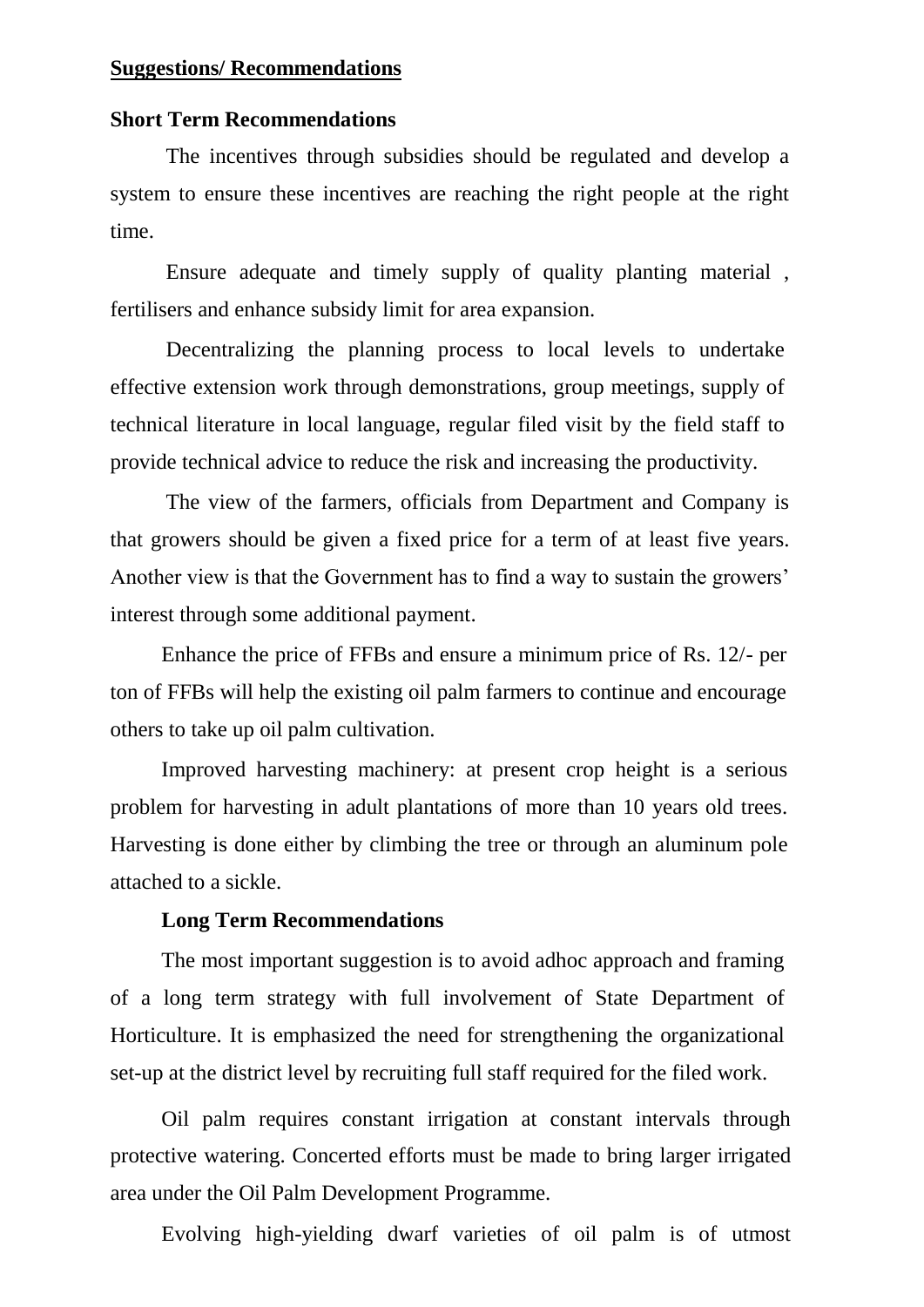importance for increasing the area under oil palm cultivation and yield. Research Centres should be activated and infrastructural facilities should be strengthened to this effect.

Implementation of crop insurance scheme should be considered and sensitize commercial banks and NABARD for promotion of Oil Palm cultivation.

#### **Policy Level Recommendations**

Unstable import policy should be addressed seriously. Domestic prices of Oil Palm are significantly affected by cheaper imports from Malaysia and Indonesia hence fluctuates considerably. The policy of allowing duty-free import of crude vegetable oils is affecting oil palm growers.

Inadequate financial support by Government, resource and security related issues viz. credit from commercial Banks and NABARD, implementation of crop insurance schemes, enactment of legislation should be looked into seriously.

Formulate some legal provisions to recover govt. assistance/subsidy provided if oil palm is up-rooted/diverted without justification.

The Centre can utilise the duty collected from imports of vegetable oils for subsidising oil palm and other oilseed growers.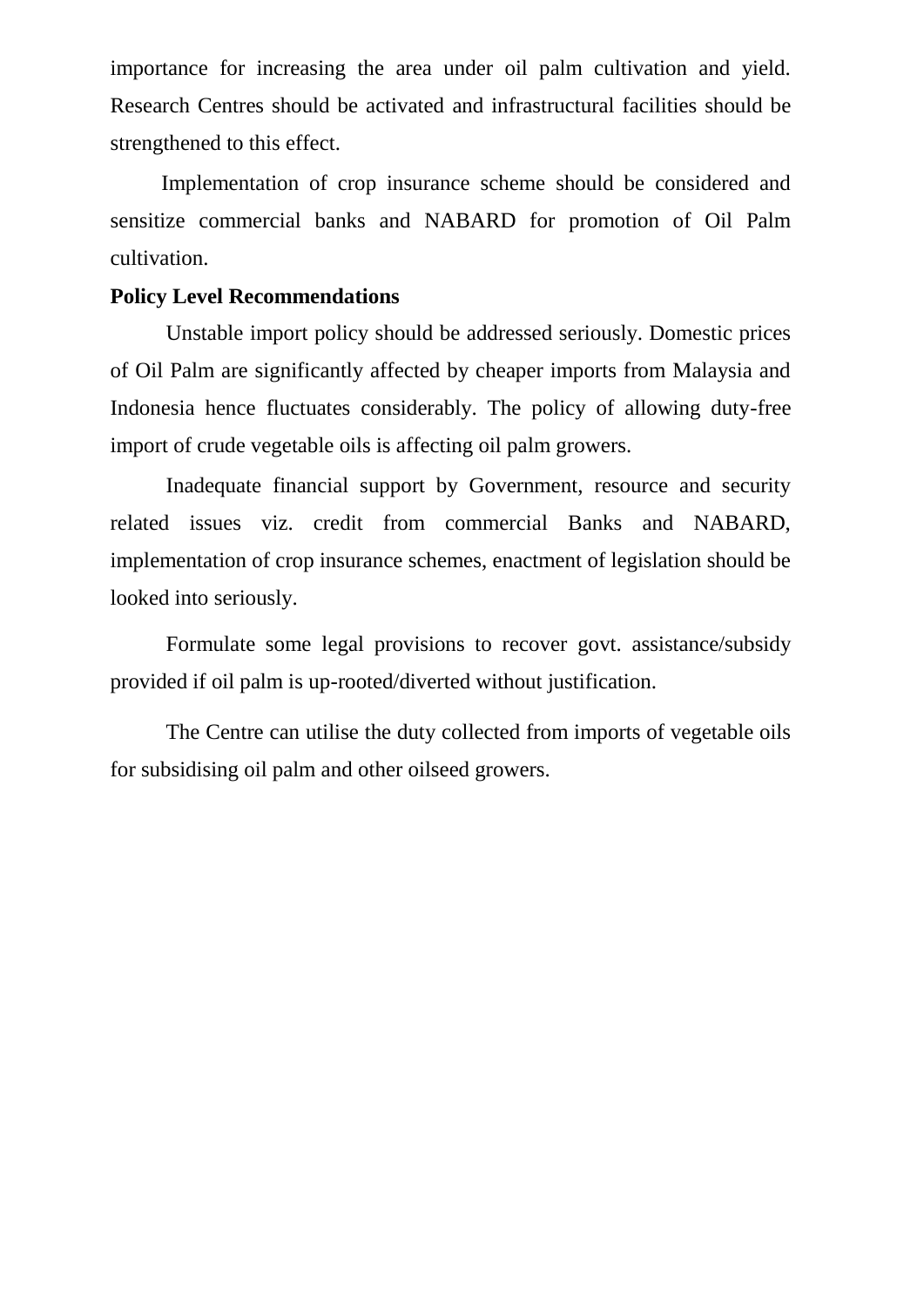## **Recommendation for better ways and means to popularise oil palm cultivation in the State of Karnataka**

## **Main Findings**

- 1. Oil Palm is a hassle free crop in terms of pests and diseases, labour requirements, marketing the produce, and provides regular monthly income from yielding stage.
- 2. The area under oil palm is shriniking in Karnataka.The potential area in the State of Karnataka for oil palm development is 2,60,000 hetares. Under various schemes implemented by Govt of Karnataka, about 36,000 ha were developed, which is only 14% of the potential area available. At present, only 11,983 ha (about one-third of the developed

# are already under only parameters in the State  $\alpha$  palm is existing in the State. About 67 percent fall can be be observed from the area developed under oil palm. This means, about the area developed under oil palm. This <br>This means, about the area developed under one of the area developed under one of the area developed under the  $3.$  Though certain food crops, commercial and plantation crops of  $\alpha$

important place in the cropping pattern in all the selected taluks, it was observed that oil palm cultivation and production in the State could considerably be enhanced by their intensive cultivation, offering quality based better price for FFBs, effective awareness campaign about the oil palm and its economics and extending technical guidance to manage oil palm gardens effectively.

- 4. Extension efforts like field demonstrations, group meetings etc. were conspicuously lacking.
- 5. Continuous drought conditions & improper and inadequate technical guidance for new plantations forcing oil palm growers to take hasty decisions.
- 6. Oil palm is being cultivated mainly by medium and large farmers who have sufficient land holdings and other resources such as capital and water for irrigation.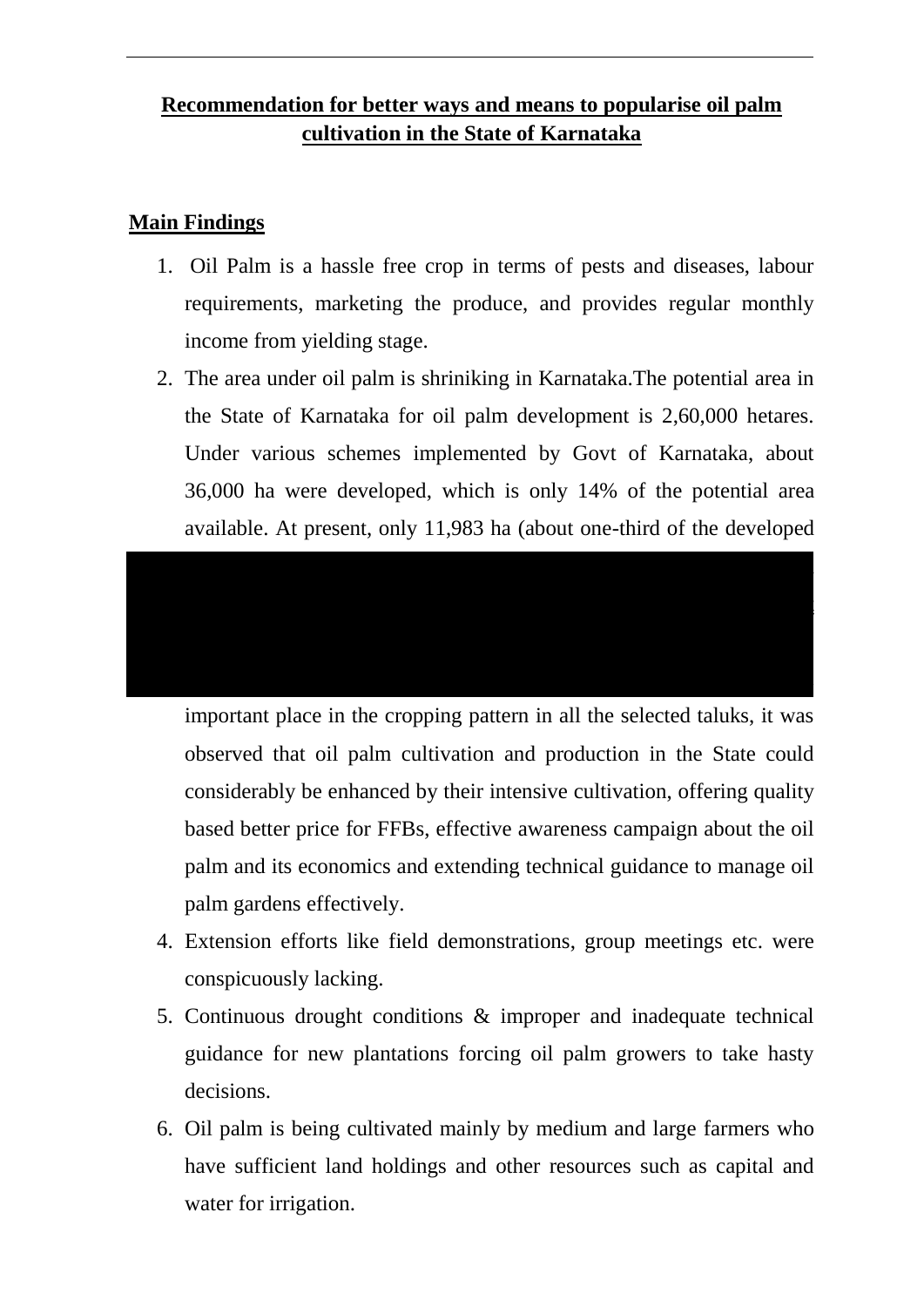- 7. Only about 10 percent of marginalized such as SC & ST community has taken up oil palm cultivation as their main source of income.
- 8. Extension efforts in general is lacking in the absence of field staff at the district and taluk level at the office of the Nodal Officers of Horticulture Department(Oil Palm Development) where they don't have any support in implementing the schemes, and wholly depending on the field staff recruited by the entrepreneurs.
- 9. There is an assured market for FFBs produced and the farmers need not look for market to sell their produce. Only glitch is the price offered and none of the oil palm grower is satisfied with the current price of Rs.7, 000/- for a ton of FFBs. Majority of them expect a minimum price of Rs.12, 000/- per ton of FFBs.
- 10.The yields are not up to the expectation though resource rich farmers are obtaining good FFB yield. There is not much difference in the FFB yield across the command area.
- 11.Factors causing constraints in obtaining optimum yields include improper intercropping practices, inadequate and untimely distribution and application of fertilizers and insufficient irrigation, lack of technical knowledge etc.
- 12.Irrigation has been found to be a critical factor for getting optimum yields and instability in production as oil palm is a water loving crop.
- 13.Competition: Sharp spurt in the prices of traditional crops like Arecanut, and sugarcane in Karnataka prompting oil palm farmers to convert their oil palm gardens.
- 14.Returns from Oil Palm are not being maximized through diversification. There is lack of utilization of bio products by processing industries.
- 15.Implementation of National Rural Employment Guarantee Scheme, though it is an useful scheme in providing employment, it has its impact on availability of agricultural labour, which has increased the cost of production of agricultural produces including FFBs of oil palm.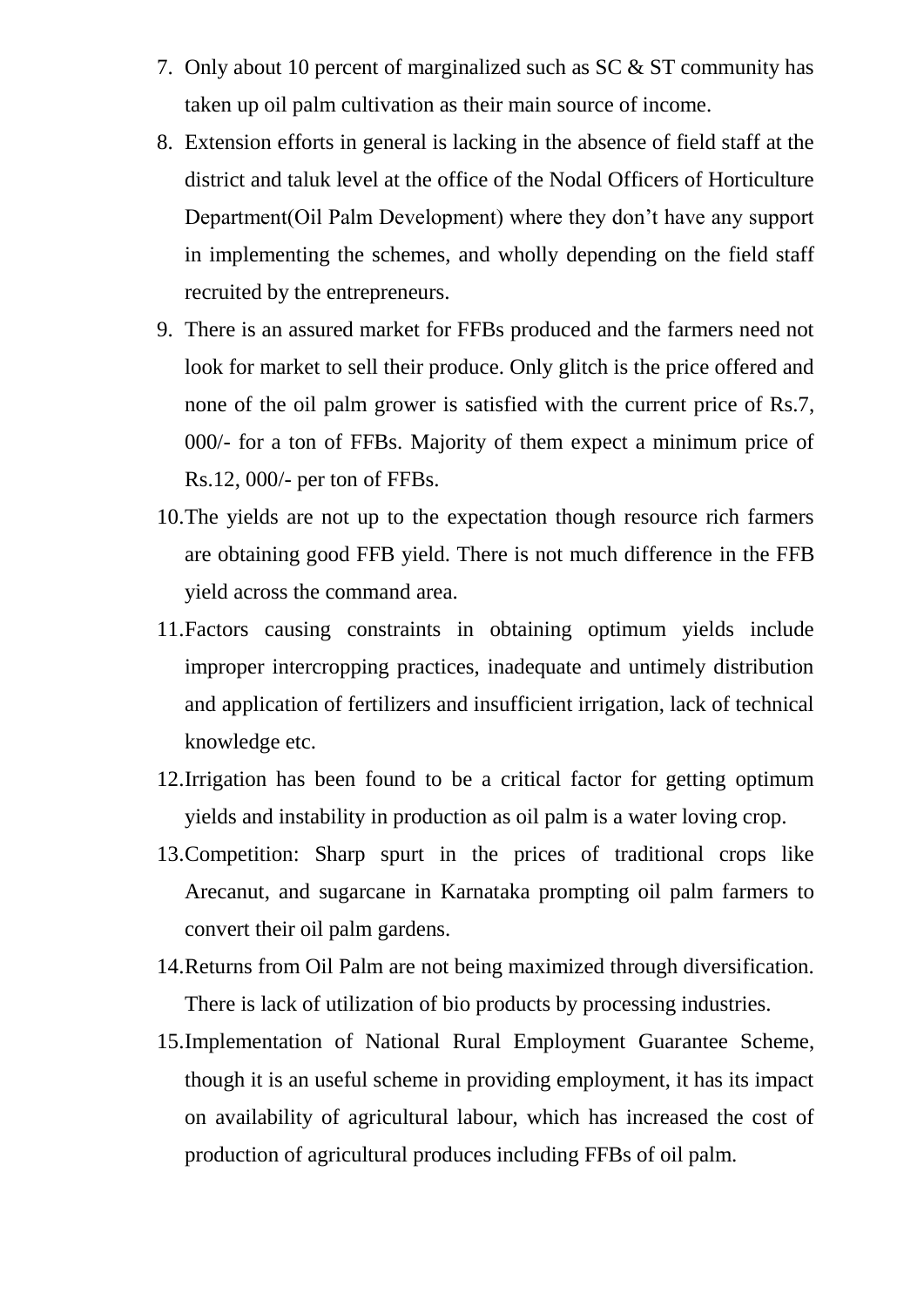## **Reasons for Uprooting**

 Recently, reports from oil palm growing areas of Karnataka said that growers were uprooting oil palm trees. This is because they are unhappy with the price they are being offered. For the current quarter, Karnataka Govt has fixed Rs. 7/- for a kg of fresh fruit bunch. The price is revised periodically 3 to 4 times a year.

2. The problem with growing oil palm is that it has a gestation period of 4-5 years. Further, it takes another 2-3 years before the production starts peaking.

 Though the Government oil palm cultivation through various subsidies, farmers seem to be running out of patience after switching over to the oil palm crop.

 Also, a sense of negligence in taking care of the crop during the initial stages and lack of technical guidance results in poor yield, causing some farmers uprooting their plants.

 Economics of oil palm cultivation is much better than other tree based oil seed crops such as Neem and Pongamia in terms of investment, cost of operations, income and profit from an hectare of plantation (Pl see the annexure)

## **Major Constraints**

a) **Resource Poor Farmers:** According to the survey results, the proportion of resource poor farmers having marginal landholdings who have taken up oil palm cultivation is quite small. This is because; such farmers are usually not adequately equipped to bear the initial investments for taking up oil palm. On account of such a sizeable chunk of farmers being left out of the ambit of the scheme due to their being unable to afford even their own share of the costs after the subsidies, the development of oil palm cultivation remains largely limited to those few who have the resources such as large land holdings with multiple cropping to afford them.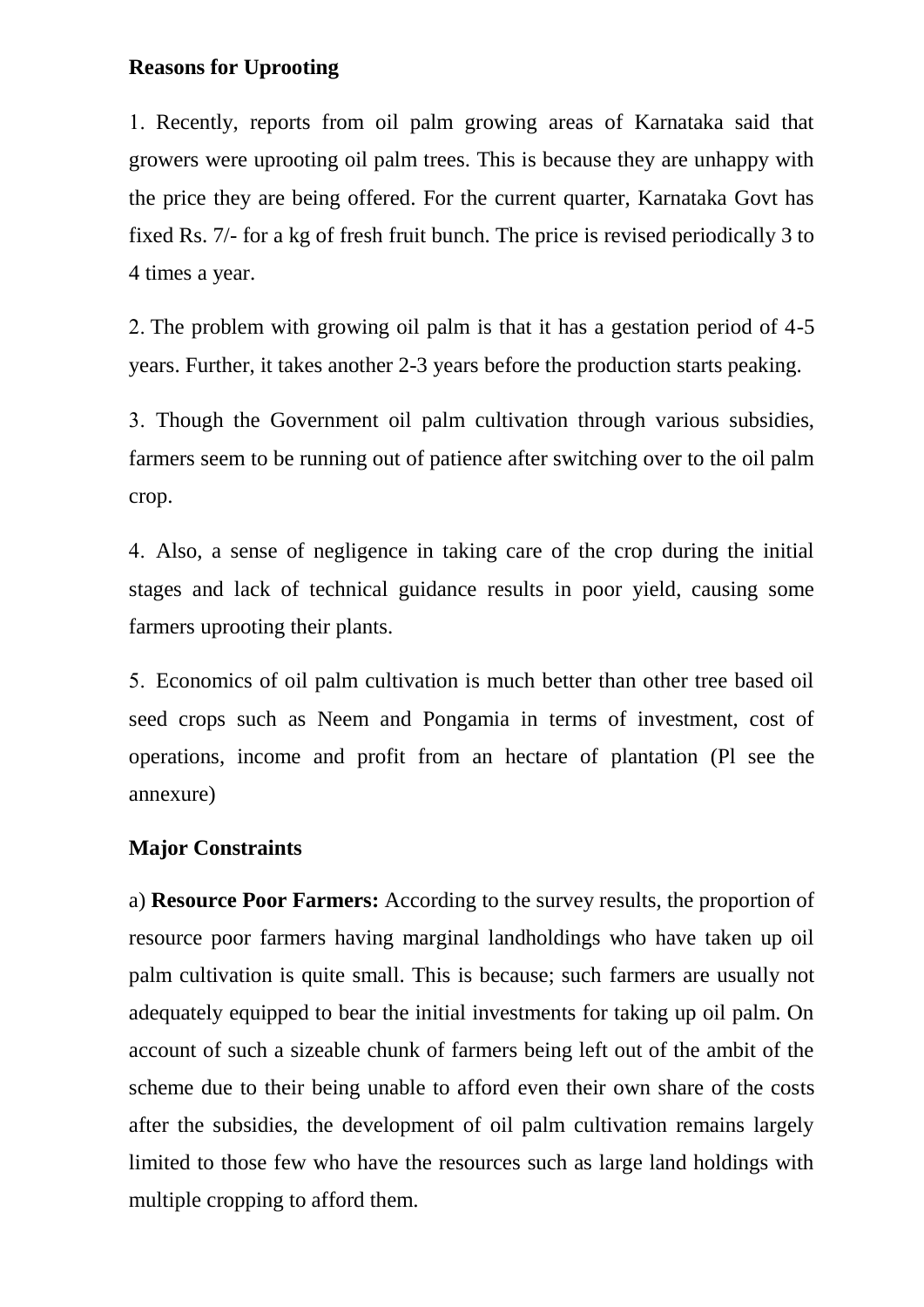b) **Delay in the Release of Central & State share of Subsidy Funds :** The mismatch of timings in the release of Central and the State shares has also been cited as one of the major constraints that results in delay in the disbursement of subsidies by the district level officials in Karnataka.

c) **Lack of Qualified/Trained Field Staff:** The lack of qualified and adequately trained field staff has been cited as a major constraint by the official stakeholders and oil palm farmers in almost all the areas where the oil palm is being promoted.

d) **Price Offered for FFB:** The major glitch is the price offered by Govt, Rs.7.00 per kg of FFB.

e) **Sudden increase in the price of competitive crops:** There is a sharp increase in the prices of crops such as arecanut, sugarcane etc., which made oil palm farmers to get agitated compared to the current price offered for FFB.

f) **Increase in cost of Harvesting FFBs from tall trees** : There is a sharp demand for labourers due to MGNREGA scheme being implemented by GoI. In addition, difficulties are being faced by farmers in harvesting FFBs from old and tall trees in the absence of appropriate tools for harvesting also made the cost of labourers dearer as the FFBs has to be harvested in time.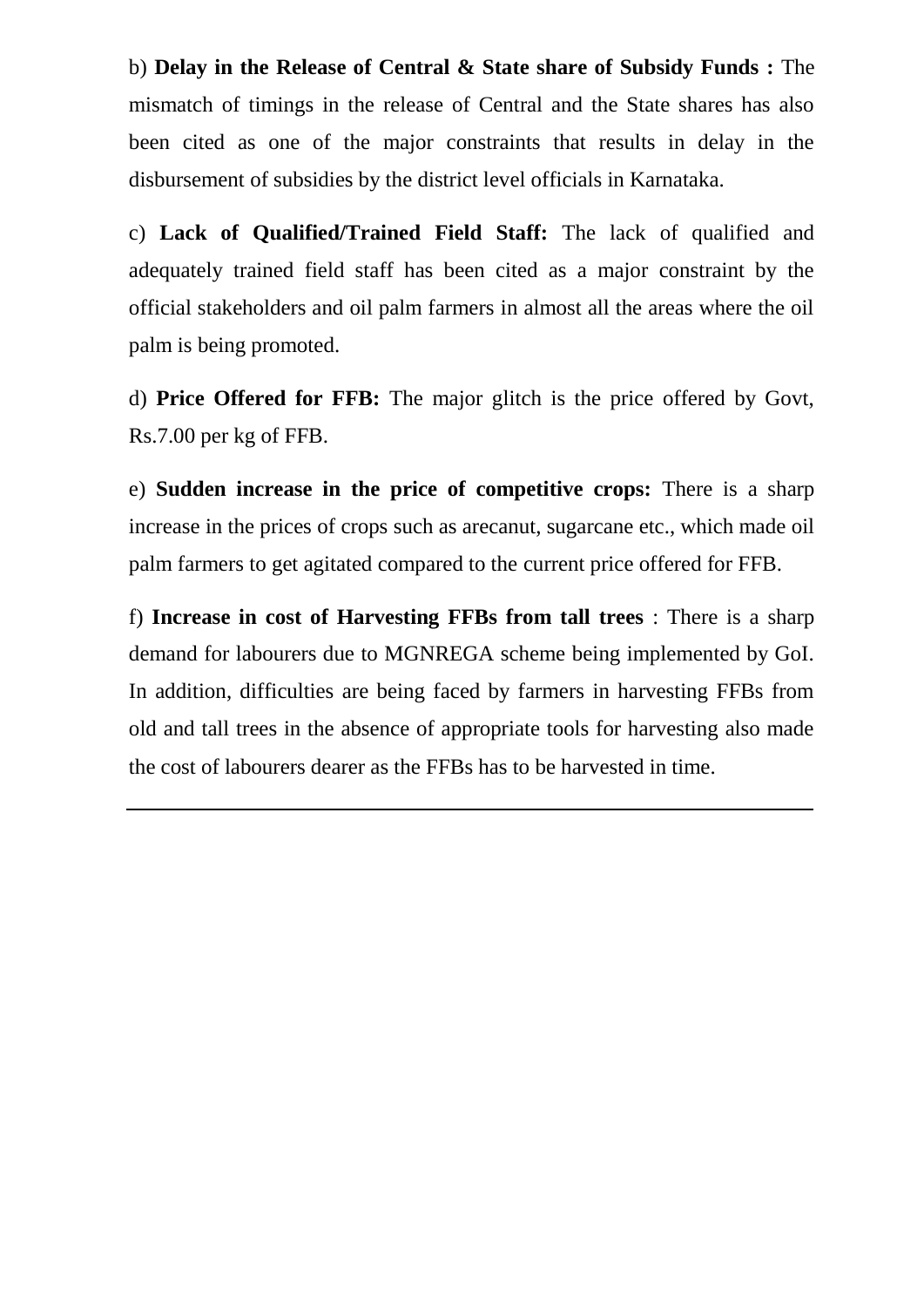## **Suggestions/Recommendations**

## **Short Term Recommendations**

Oil palm requires constant irrigation at constant intervals through protective watering. Concerted efforts must be made to bring larger irrigated area under the Oil Palm Development Programme.

The incentives through subsidies should be regulated and develop a system to ensure these incentives are reaching the right people at the right time.

Ensure adequate and timely supply of quality planting material and Enhance subsidy limit for area expansion.

Decentralizing the planning process to local levels to undertake effective extension work through demonstrations, group meetings, supply of technical literature in local language, regular filed visit by the field staff to provide technical advice to reduce the risk and increasing the productivity.

The view of the farmers, officials from Department and Company is that growers should be given a fixed price for a term of at least five years. Another view is that the Government has to find a way to sustain the growers' interest through some additional payment.

Enhance the price of FFBs and ensure a minimum price of Rs. 12/- per ton of FFBs will help the existing oil palm farmers to continue and encourage others to take up oil palm cultivation.

Improved harvesting machinery: at present crop height is a serious problem for harvesting in adult plantations of more than 10 years old trees. Harvesting is done either by climbing the tree or through an aluminum pole attached to a sickle.

## **Long Term Recommendations**

The most important suggestion is to avoid adhoc approach and framing of a long term strategy with full involvement of State Department of Horticulture. It is emphasized the need for strengthening the organizational set-up at the district level by recruiting full staff required for the filed work.